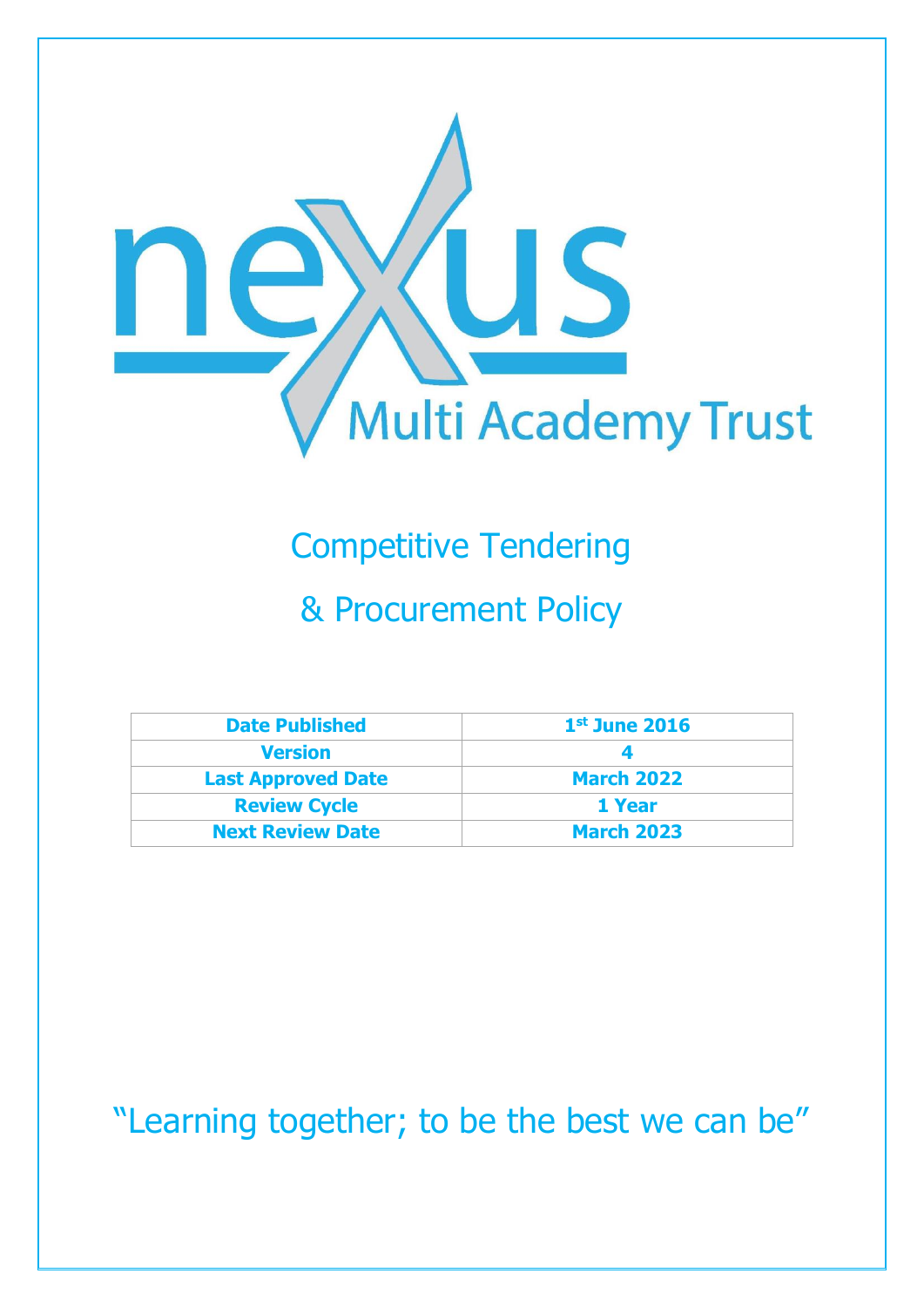

## 1. Context

- 1.1. Nexus Multi Academy Trust must achieve the best value for money from any and all activity we commission and services or goods we procure. This means purchases need to be the correct quality, quantity and completed within the appropriate timeframe offering the best value possible. Purchases should follow the general principles of:
	- 1.1.1. **Probity** it must be clear that there is no private gain in any of the Trust's contractual relationships;
	- 1.1.2. **Accountability** the Chief Executive Officer is accountable for Trust expenditure and the conduct of its affairs;
	- 1.1.3. **Fairness** all those dealt with by Nexus are done so in a fair and equitable way;
	- 1.1.4. **Value for money** covering cost of goods or services, quality of good or services and administrative cost (including time) of procurement.

## 2. Scope

2.1 This policy relates to all academies and settings across Nexus MAT and supersedes any local policies and procedures that have been in use prior to the academy conversion. Where required, an individual Nexus MAT academy – in agreement with the Trust Chief Executive Officer - may publish a supplementary policy guidance document or procedure in line with this policy, to ensure that any idiosyncrasies associated with that specific academy are covered in their local policy library.

## 3. Routine Purchasing

- 3.1.Headteachers will know finalised budgets at the latest by the beginning of the academic year. It is their responsibility to manage the budget and to ensure that the funds available are not overspent.
- 3.2.A quote or price must always be obtained before any order is placed. Individual academies or the wider Trust may create approved supplier lists for some types of purchases, with the oversight of the Chief Finance Officer. If a relevant approved supplier list exists, Headteachers and/or other budget holders must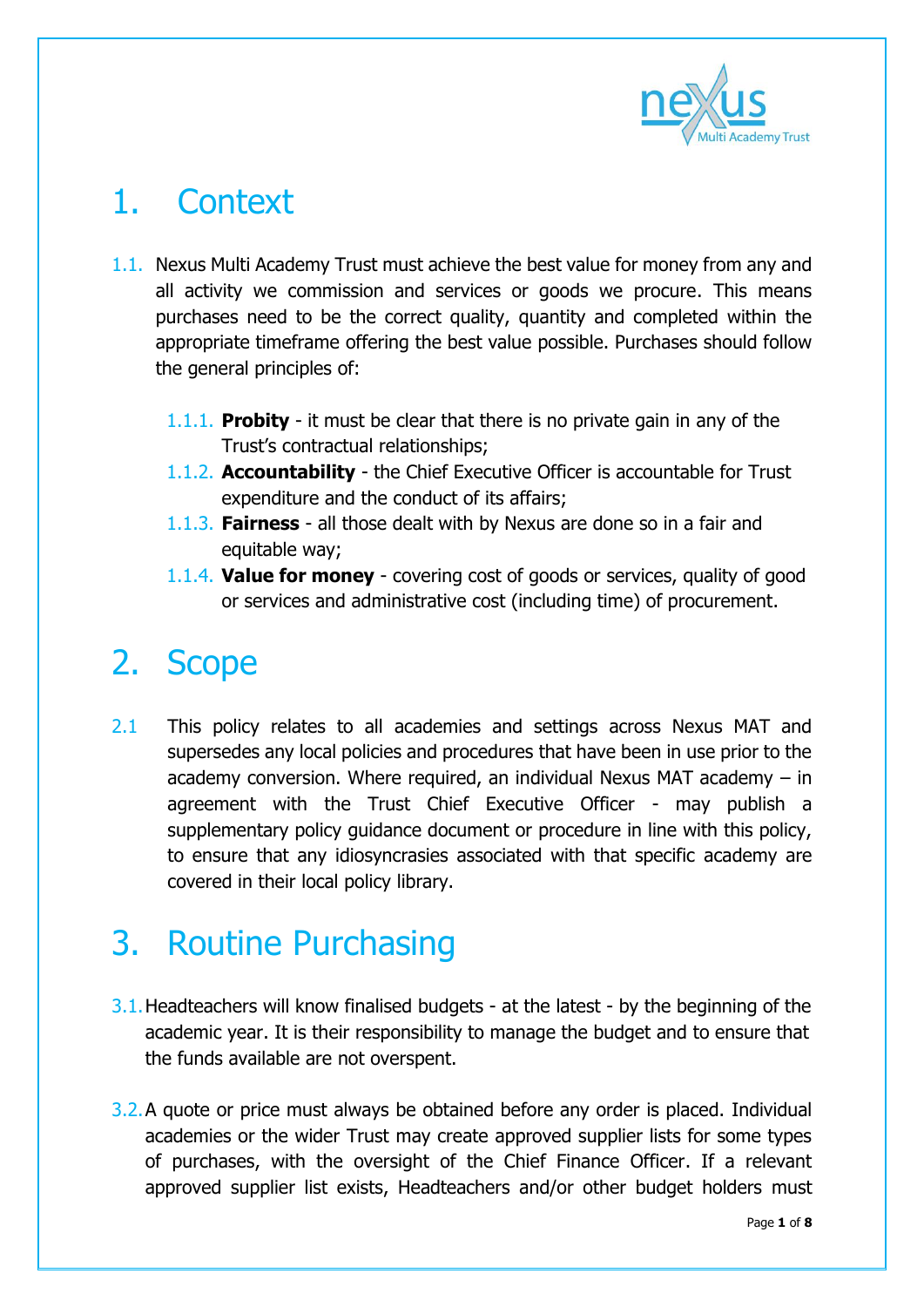

obtain agreement of the Chief Finance Officer for purchases from alternative suppliers.

- 3.3. All requisitions from budget holders must be made using the agreed purchasing systems of the Trust, in line with the Trust financial delegated powers and finance manual.
- 3.4.The budget holder must make appropriate arrangements for the delivery of goods to their academy site. On receipt the budget holder must undertake a detailed check of the goods received against the goods received note (GRN) and make a record of any discrepancies between the goods delivered and the GRN. Discrepancies should be discussed with the supplier of the goods without delay and a diary note should be entered against that order on the Trust's financial management system detailing the nature of the discrepancy.
- 3.5. If any goods are rejected or returned to the supplier because they are not as ordered or are of sub-standard quality, a diary note should be entered against that order on the Trust's financial management system detailing the nature of the discrepancy. A record of all goods returned to suppliers should be kept by each academy business manager.
- 3.6.All invoices should be sent to the Academy Business/Office Manager. All invoices need to be authorised by the relevant individual on the relevant system before payment procedures are initiated. Orders are authorised in line with the Trust's Delegated Financial Powers Manual.
- 3.7.Invoice receipt will be recorded by the Academy Business/Office Manager or one of the business administration team.
- 3.8.Before submitting for payment the budget holder must make a detailed check against the order and the GRN.
- 3.9.If a budget holder is pursuing a query with a supplier a diary note should be entered against that order and/or purchase ledger invoice on the Trust's financial management system detailing the nature of the discrepancy.

#### 4. Thresholds for authorising

4.1.**Orders below £2,000** can be made without formal quotes being obtained IF the cost reflects value for money against other comparable goods and services.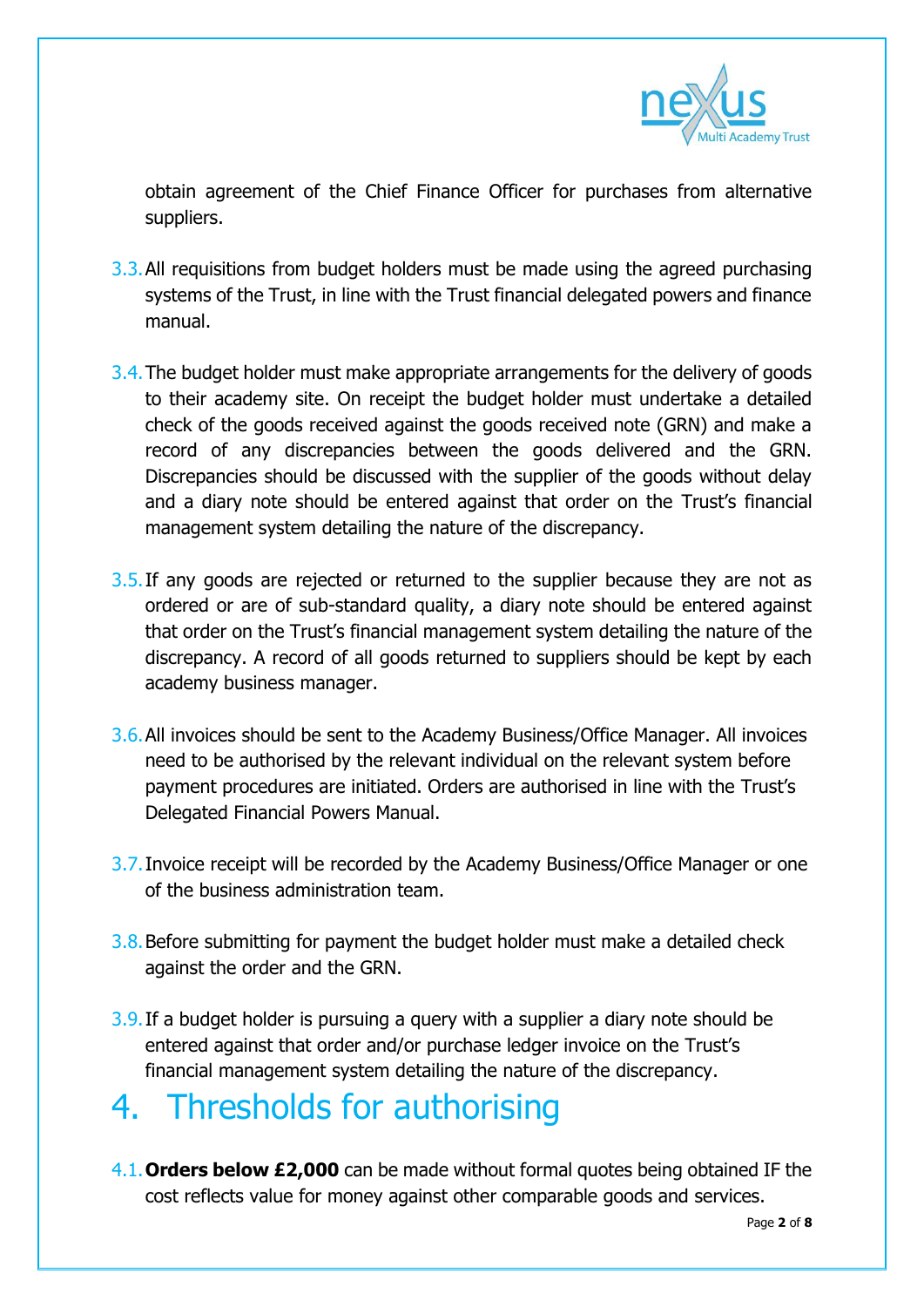

- 4.2.**Orders up to £5,000** or a series of contracts with an overall value of this amount require up to two quotes from different suppliers. Headteachers have delegated power to authorise any expenditure up to £5,000.
- 4.3.**Orders over £5,000 but less than £50,000** or a series of contracts with an overall value of this amount require at least three written quotations should be obtained for all orders between £5,000 and £50,000. Written confirmation of oral quotes must be obtained before a purchase commitment is made. Confirmations by email and/or fax are acceptable. Quotes must be attached to the order on HCSS and a capital scheme reference number obtained. The Chief Executive Officer has delegated power to authorise any expenditure up to £200,000.
- 4.4.**Orders over £50,000 but less than £213,476 including VAT** or for a series of contracts which in total exceed £50,000 must be subject to formal tendering procedures, with the CEO who is responsible for awarding a contract or determining the best value purchase. The Chief Executive Officer must agree to any expenditure exceeding £50,000 before a formal tendering procedure is undertaken. It is good practice to incorporate the LGB in the tendering process.
- 4.5.Any purchase or series of contracts with an overall value of **£213,476 including VAT** or more must be published on FTS (Find a Tender Service) [https://www.find](https://www.find-tender.service.gov.uk/)[tender.service.gov.uk](https://www.find-tender.service.gov.uk/)
- 4.6.Goods and Services can be bought via pre-existing, compliant Framework Agreements/Contracts (ensuring the specific process applicable to the Framework Agreement/Contract is followed), including collective consortia arrangements, without running a full Tender process as detailed above. It is the responsibility of Nexus Multi Academy Trust to ensure that any identified pre-existing Framework Agreement/Contract is fully compliant, and the appropriate method (e.g. minicompetition) to procure within the Framework Agreement/Contract is adhered to.
- 4.7.When requesting water /energy /printers /photocopiers /scanners /Microsoft software licences/ ICT for education a competitive quote should be obtained from https://www.gov.uk/guidance/buying-for-schools/deals-for-schools
- 4.8.Credit Card's should only be used in exceptional circumstances when the standard Purchase order / Requisition request procedure cannot be followed. Credit Card usage should follow the above process and, additionally wherever practicable, pre-approval should be obtained and an NF17 form should be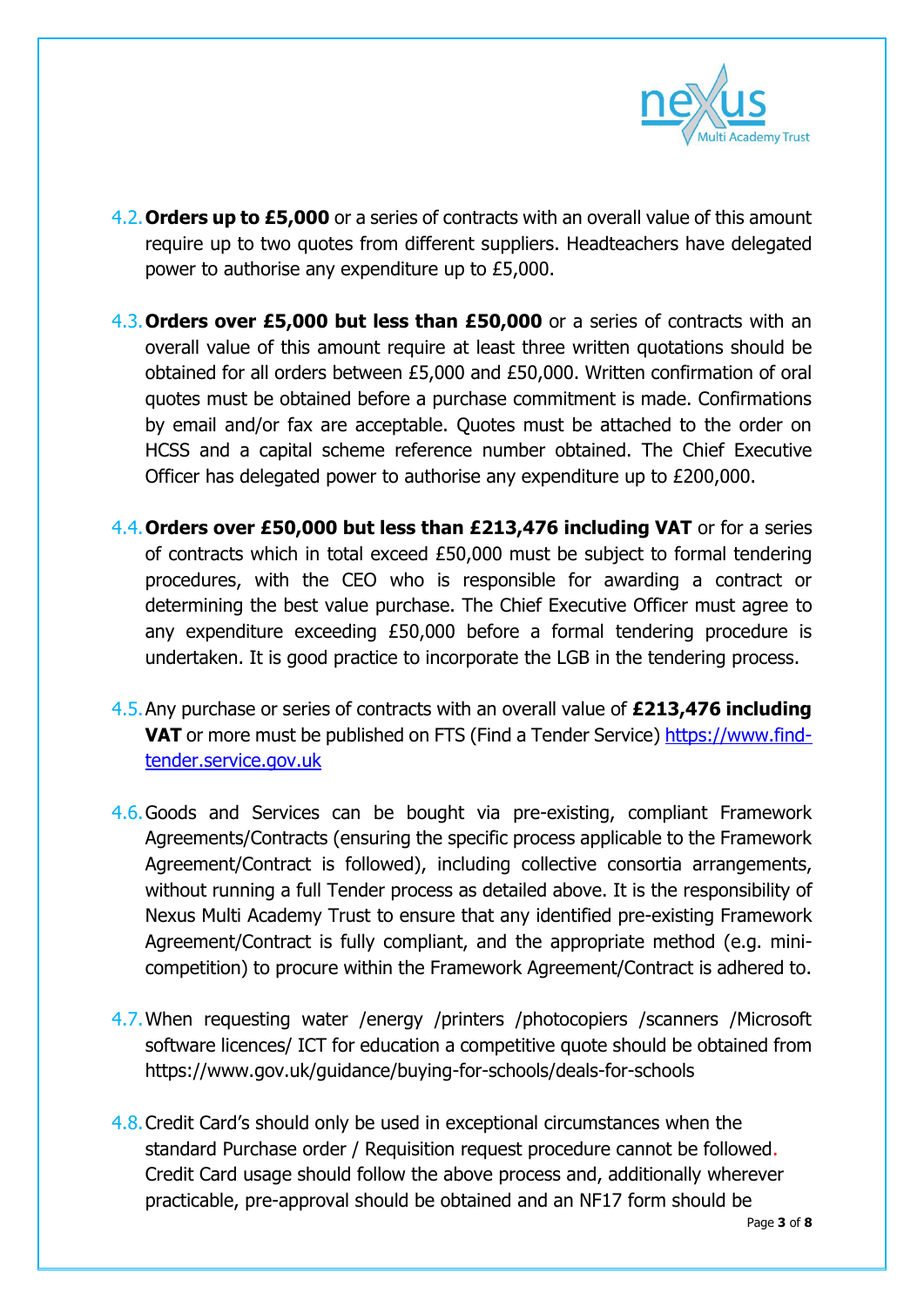

completed and submitted to the Trust for each credit card statement. This provides a robust audit trail and reconciliation of credit card usage.

## 5. Forms of Tender

- 5.1.There are three forms of tender: open, restricted and negotiated. The circumstances in which each should be used are described below. Before entering into any tendering process this should be discussed with and agreed by the Chief Finance Officer.
- 5.2.**Open Tender**. This is where all interested/identified suppliers are invited to tender. The Headteacher and/or budget holder must discuss and agree with the Chief Finance Officer on where to advertise e.g. general press, trade journals or to identify all potential suppliers and contact directly if practical. This is the preferred method of tendering, as it is most conducive to competition and avoidance of corruption. However, officers need to take into account the cost of procurement for both Academies and suppliers, and may not therefore be the most proportionate process in all cases.
- 5.3.**Restricted Tender**. This is where suppliers are specifically invited to tender. Restricted tenders may be appropriate in the following circumstances:
	- 5.3.1. There is a need to maintain a balance between the contract value and administrative costs;
	- 5.3.2. A large number of suppliers might come forward or the nature of the goods is such that only specific suppliers can be expected to meet the requirements; OR
	- 5.3.3. The costs of publicity and advertising are likely to outweigh the potential benefits of open tendering.
- 5.4.**Negotiated Tender**. The terms of the contract may be negotiated with one or more chosen suppliers. This may be appropriate in the following circumstances:
	- 5.4.1. The above methods have resulted in either no or unacceptable tenders;
	- 5.4.2. Only one or very few suppliers are available;
	- 5.4.3. Urgency exists; OR
	- 5.4.4. Additional deliveries by the existing supplier are justified.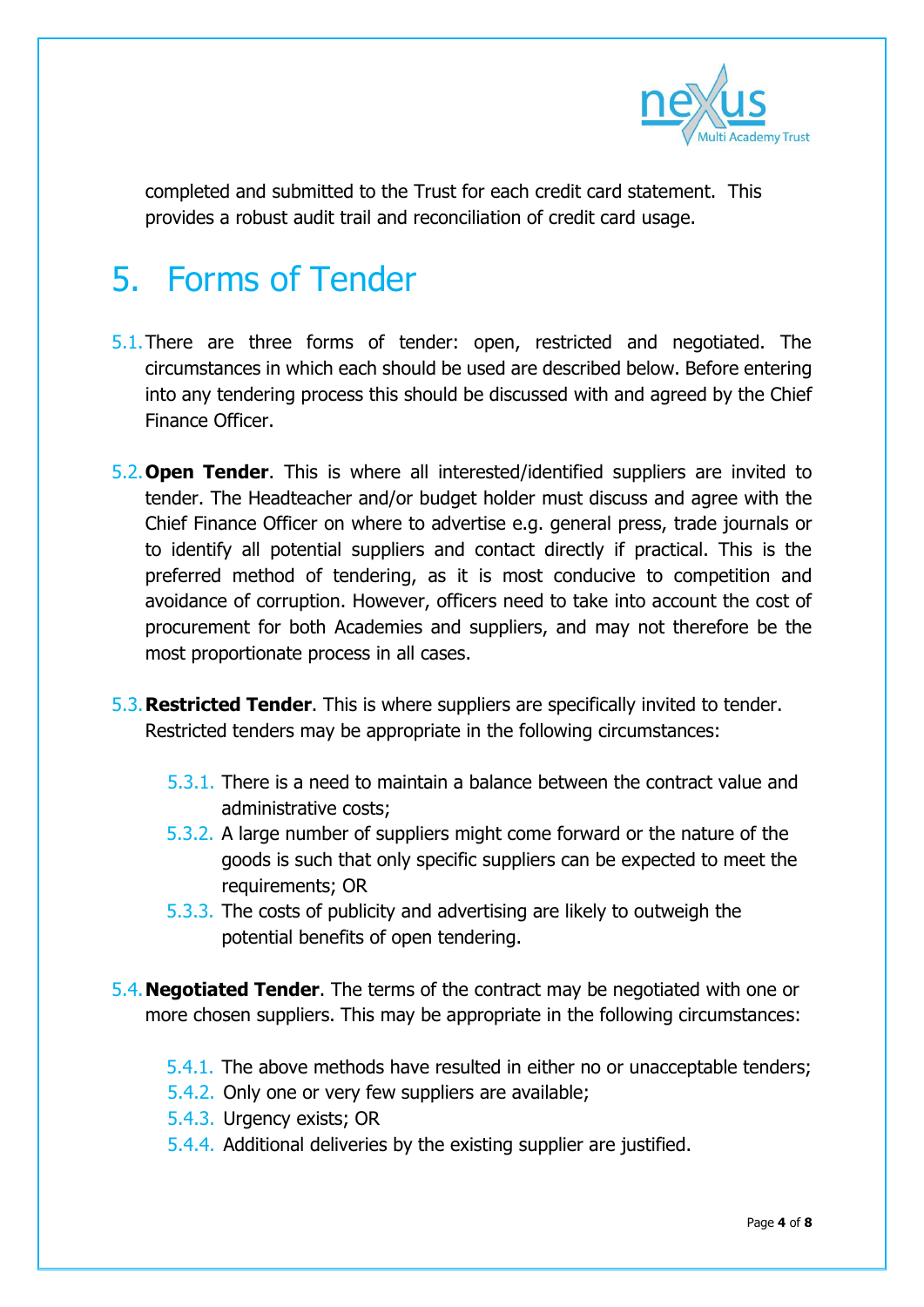

## 6. Preparation for Tender

- 6.1.Full consideration should be given to:
	- 6.1.1. The objective of the project;
	- 6.1.2. Overall requirements;
	- 6.1.3. Technical skills required to meet the tendering criteria;
	- 6.1.4. After sales service requirements; and
	- 6.1.5. Form of contract.
- 6.2.It may be useful after all requirements have been established to rank requirements (e.g. mandatory, desirable and additional) and award marks to suppliers on fulfilment of these requirements to help reach an overall decision.

### 7. Invitation to Tender

- $7.1$ . If a restricted tender is to be used then an invitation to tender must be issued. If an open tender is used an invitation to tender may be issued in response to an initial enquiry.
- 7.2.An invitation to tender may include the following:
	- 7.2.1. Introduction/background to the project;
	- 7.2.2. Scope and objectives of the project;
	- 7.2.3. Technical requirements;
	- 7.2.4. Implementation of the project;
	- 7.2.5. Terms and conditions of tender; and
	- 7.2.6. Form of response.

### 8. Aspects to consider when evaluating the tender

#### 8.1.**Financial**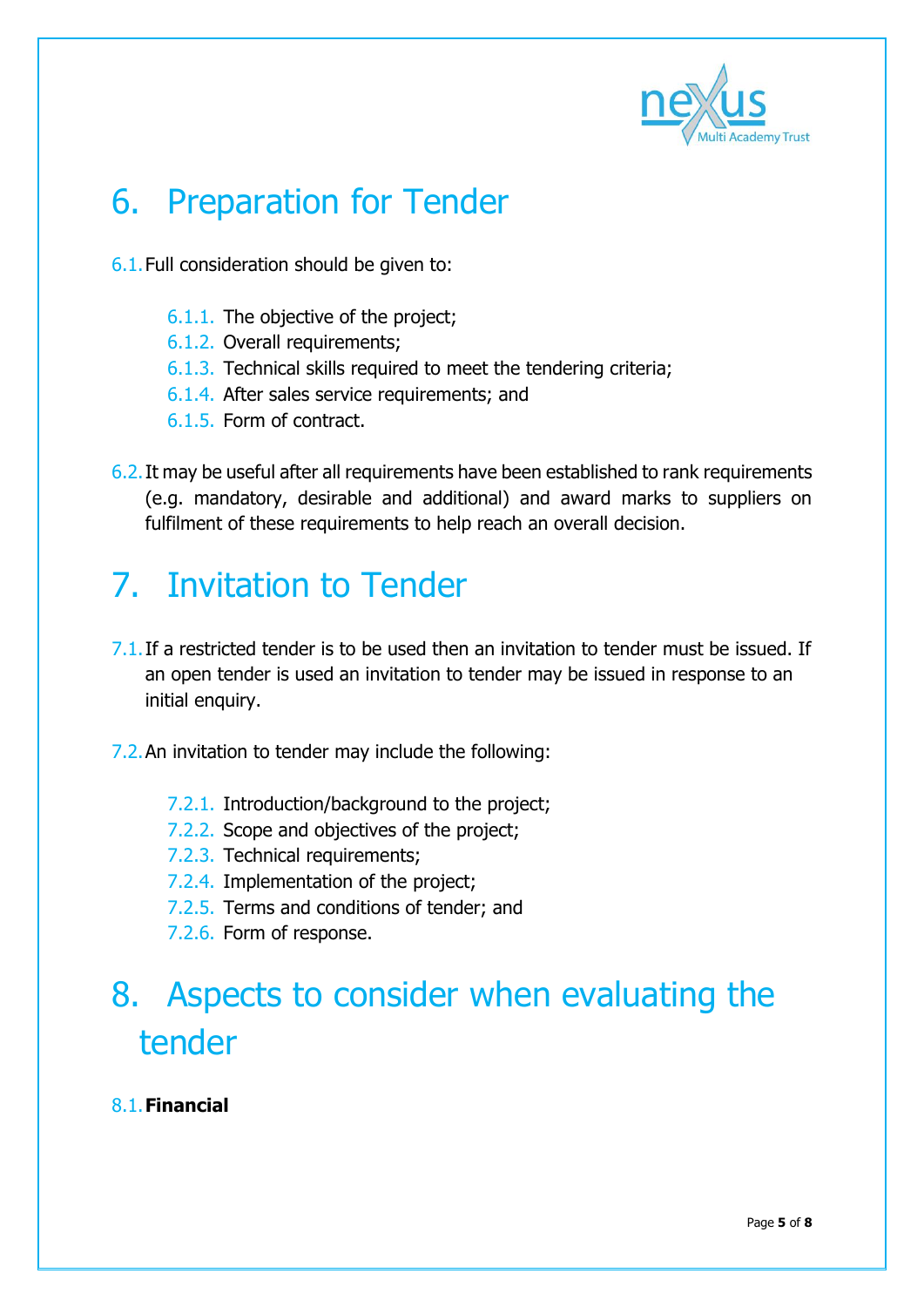

- 8.1.1. Like should be compared with like and if a lower price means a reduced service or lower quality this must be borne in mind when reaching a decision.
- 8.1.2. Care should be taken to ensure that the tender price generates the total price/cost from providers and that there are no hidden or extra costs.
- 8.1.3. If there is scope for negotiation, the Trust should always aim to achieve best value for money.

#### 8.2.**Technical/Suitability**

When assessing the suitability of providers, the following criterion should be considered:

- 9.2.1 Qualifications of the contractor;
- 9.2.2 Relevant experience of the contractor;
- 9.2.3 Descriptions of technical and service facilities;
- 9.2.4 Certificates of quality/conformity with standards;
- 9.2.5 Quality control procedures; and
- 9.2.6 Details of previous sales and references from past customers.

#### 8.3.**Other Considerations**

Other considerations that a tendering evaluation process can include are as follows:

- 9.3.1 Pre-sales demonstrations;
- 9.3.2 After sales service; and
- 9.3.3 Financial status of supplier i.e. is the supplier in financial difficulty and therefore may have problems completing contracts and in the provision of after sales service.
- 9.3.4 It may be appropriate to have the Chief Finance Officer or Deputy Chief Finance Officer examine audited accounts etc. Evidence of which can be fed to the tender panel for consideration.

#### 10 . Formal Tender Acceptance Procedures

10.3 The invitation to tender should state the date and time by which the completed tender document should be received by the Trust.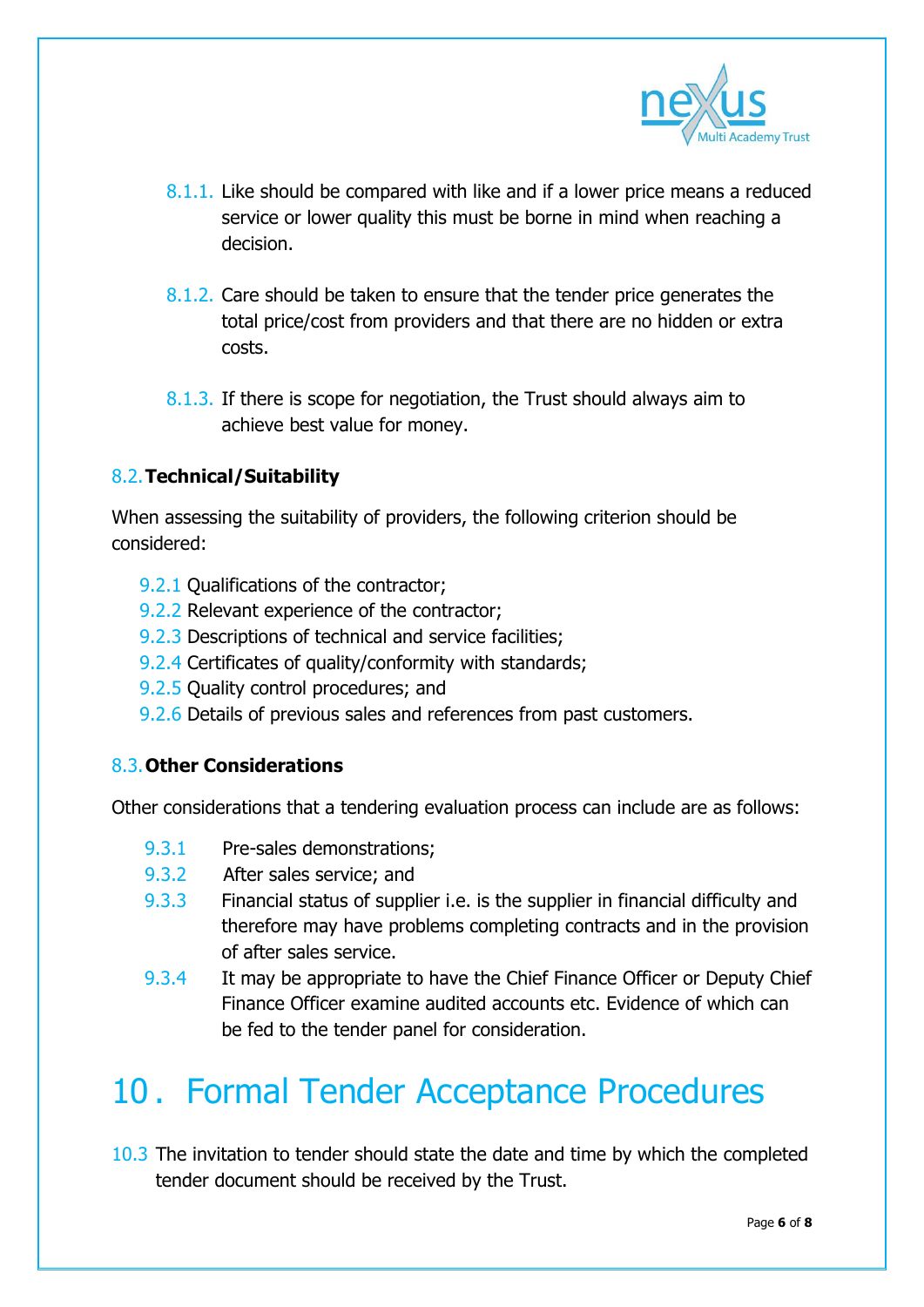

10.4 Tenders should be submitted in plain envelopes clearly marked to indicate they contain tender documents. The envelopes should be time and date stamped on receipt and stored in a secure place prior to tender opening. Tenders received after the submission deadline should not normally be accepted unless there are exceptional circumstances.

#### 11 . Formal Tender Opening Procedures

- 11.3 All tenders submitted should be opened at the same time. At least two people should be present for the opening of tenders, normally the Chief Executive Officer or Headteacher and Chair of the relevant governance board.
- 11.4 A record should be kept of the names of the firms submitting tenders and the amount tendered. This record must be signed by the people present at the tender opening.

#### 12 . Tendering Evaluation Procedures

- 12.3 The evaluation process should involve at least three people with no conflicts of interest in the tender.
- 12.4 Those involved in making a decision must not accept gifts or hospitality from potential suppliers that could compromise or appear to compromise their independence. Any gifts or hospitality should always be declared in the Nexus Business and Pecuniary Interest register, administered by the Clerk.
- 12.5 Full records should be kept of each tender evaluation and a report should be prepared for the relevant Governance Board highlighting the issues and recommending a decision.
- 12.6 Where required by the conditions attached to a specific grant, the grantor's approval must be obtained before acceptance of a tender.

#### 13 . Contracts